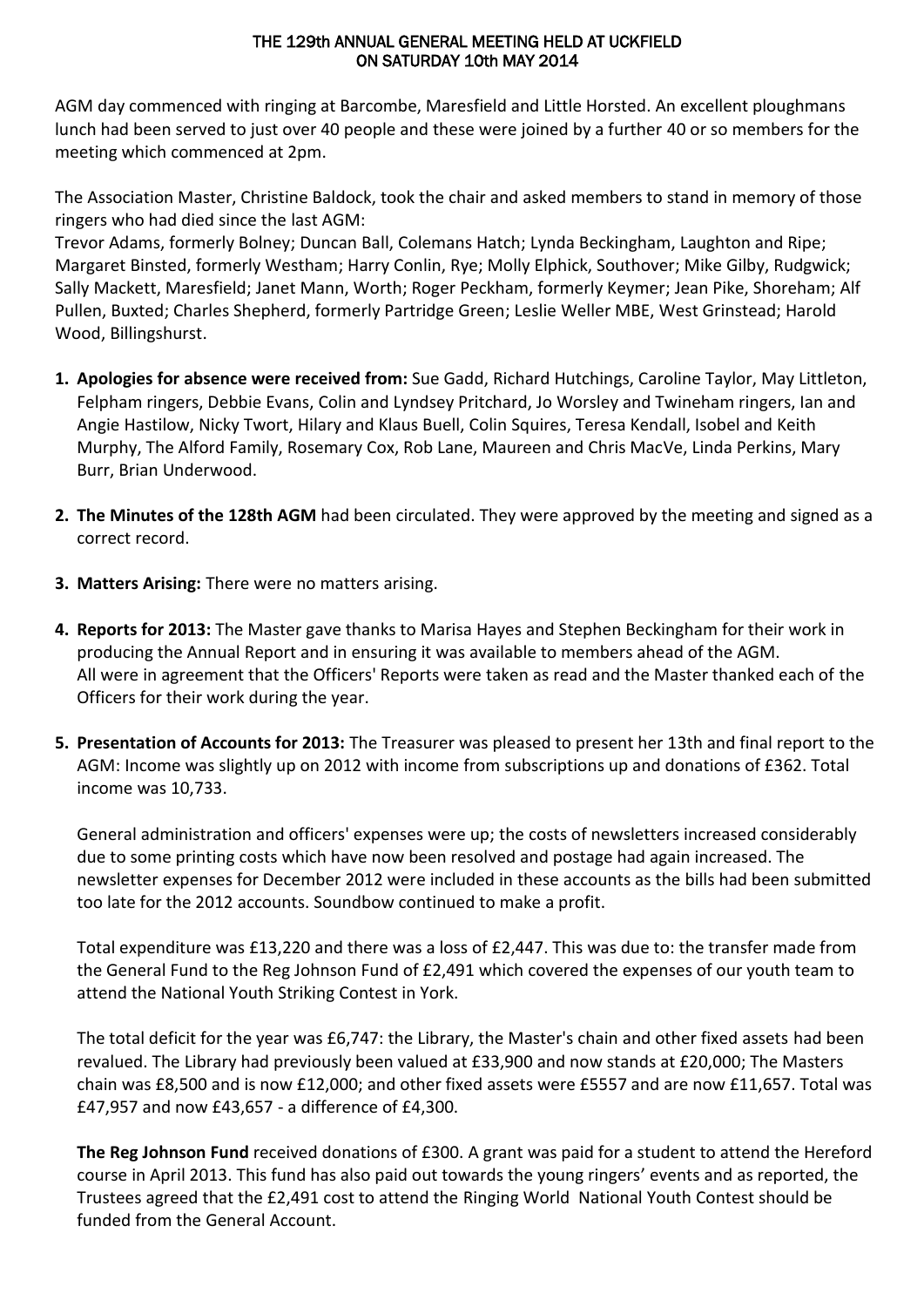In closing her report the Treasurer thanked the General Secretary, all divisional Secretaries and Treasurers for their co-operation, help and understanding during the year. She was also grateful to D A Clark & Co the independent examiner.

The Treasurer's report was proposed for adoption by Nick Cant and seconded by Ken Knight. All were in favour.

The Treasurer also reported that the meeting must approve a change to the bank mandate to include a new signatory (Sue Gadd). This was agreed.

# **6. The Sussex Churches Bell Restoration Fund**

**a) Report for 2013:** Graham Hills added that since January 2014, work had started and finished at Balcombe (and a grant made) and at West Tarring where the costs of work had been wholly met by the PCC.

The report was proposed for adoption by Jack Burton and seconded by Mike Etherington.

**b) Accounts:** The Treasurer reported an income of £9,307. Donations of £4,604 included £1,000 from Nigel Gale's sponsored cycle ride from Lands End to John O'Groats and the Association claimed Gift Aid on the majority of that £1000 and our thanks went Nigel. This was greeted with a round of applause. The Seaford ringers also raised £40 on their sponsored South Downs walk. Pulborough ringers were able to claim on insurance for the cracked bell and were therefore able to refund the grant given to them. We received legacies in memory of Charles Shepherd and Douglas (Roy) Fuller. Gift Aid of £501 was also claimed.

Grants of £1,000 were paid and £8,000 of grants have been promised to be paid on completion. The surplus for the year was £8,105 and the balance stood at £64,683. There were no questions for the Treasurer.

Ken Knight thanked Val for her faithful service in 13 years and this was greeted with applause.

## **7. Election of Officers:**

The Publicity Officer had decided to stand down and the Master thanked Kathy Howard for her work, particularly on Soundbow and she was pleased to inform the meeting that Kathy had agreed to continue as Soundbow editor.

Having expressed a wish to stand down as Education Officer, Anne Franklin was thanked by the Master, having served the Association extremely well, improved the range of events available and being a good organiser and teacher.

The Master asked for nominations from the floor: There were no nominations for Publicity Officer. Stephen Beckingham proposed Anne Franklin as Education Officer and this was seconded by Sue Elrick. Anne was welcomed back as Education Officer with applause.

With all other Offices having one candidate willing to stand, these were duly elected:

| Master:    | <b>Christine Baldock</b>         | <b>General Secretary:</b> | Marisa Hayes        |
|------------|----------------------------------|---------------------------|---------------------|
| Treasurer: | Sue Gadd                         | <b>BRF Secretary:</b>     | <b>Graham Hills</b> |
|            | Safeguarding Officer: Sue Elrick | Peal Secretary:           | Alan Baldock        |
| Librarian: | Stella Bianco                    | Trustee:                  | Val Atkins          |

The Master remarked that the new Treasurer, Sue Gadd had had to tender her apologies as she was committed to a Duke of Edinburgh Awards scheme project. Although she had hoped to drop in to the meeting, there had been a change of venue.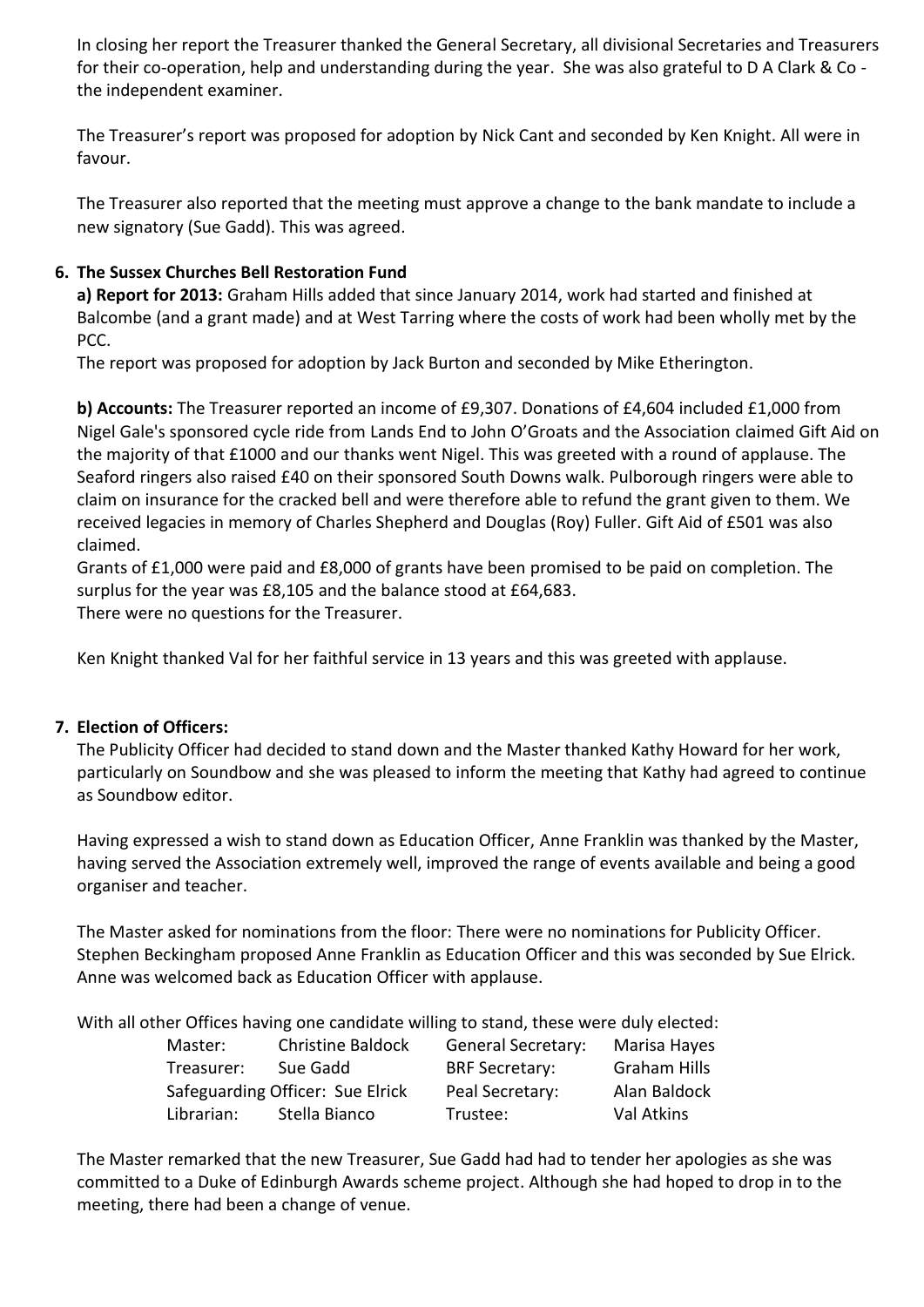## **8. The Vision for SCACR and proposed rule changes:**

Anne Franklin delivered a short presentation on behalf of the Vision Working Group (Val Atkins, Christine Baldock, Marisa Hayes, Peter Wilkinson and herself) and proposed the adoption of the new set of rules as circulated. This was seconded by Stephen Beckingham.

The Master thanked members of the working group for their efforts during the last year, and opened the floor for comment. She suggested that members who had not previously had opportunity to comment at General Committee be given time to speak first.

a) Sam Tyler asked how Honorary Members (who no longer pay a subscription) could continue to earn the 50 years of paid up membership to achieve the Long Service status. The General Secretary responded that this rule was worded to avoid members moving from the county, perhaps being non-resident members for 10 or so years and then moving back and claim long service. Honorary Members were a very special case which would always be considered to have uninterrupted service.

b) John Norris identified a number of anomalies and inconsistencies in the rules and asked that they have further attention paid to these. Above all he was sorry to see the removal of a minimum standard and the removal of the election procedure. The General Secretary responded that the anomalies in wording could be addressed during the year. She felt that the SCACR was a membership organisation and as such needed to be open and inclusive to all levels of ringers. The removal of elections meant that a member could join at any time of the year and benefit from membership immediately, this being in line with the majority of modern membership organisations. This allowed new ringers to benefit immediately from SCACR insurance and training events. She responded that a set of guidelines for membership had been discussed at General Committee in 2012 and these were to be updated and circulated to Tower Captains.

c) Ian Oram asked why the meeting had gone through the process of electing all of the Officers in item 7 when they would not exist under the new rules. The General Secretary responded that we must operate under the existing set of rules until any new rules are adopted.

d) Jonathan Franklin spoke in favour of the new rules, that there had been no change to the rules in terms of standards for membership and if the meeting chose not vote to take these on, the Association would be taking a step backwards.

e) Stella Knight asked that the category of Honorary (non ringing member) be reconsidered and cited the example of a non-ringing steeplekeeper who maintained their bells.

f) Geoff Rix highlighted the preservation of bells from redundant churches and said they we did not currently do this. He was also concerned that there was no proposal process for non resident members, in fact a band of non members could ring peal and submit it as a Sussex peal by paying their peal fees and annual fee. He also felt that the term District could be applied to an area around a location but it was not a suitable word to be combined with an area. He was concerned that there be elected representatives for each District and pointed out that the BRF rules require a duly appointed person to serve on the committee. He suggested that the adoption of new rues be deferred until the next AGM.

g) Jane Wilkinson spoke saying that the new rules were an enormous improvement and it was inevitable that they would be pulled apart in their first public viewing. She therefore proposed that 'This meeting accepts in principle and with gratitude the new draft rules and asks the officers to bring the final version back to the next Association meeting (not necessarily the AGM)'.

h) Roy Cox recalled when he was elected that he was given a standard to aim for to be considered for election.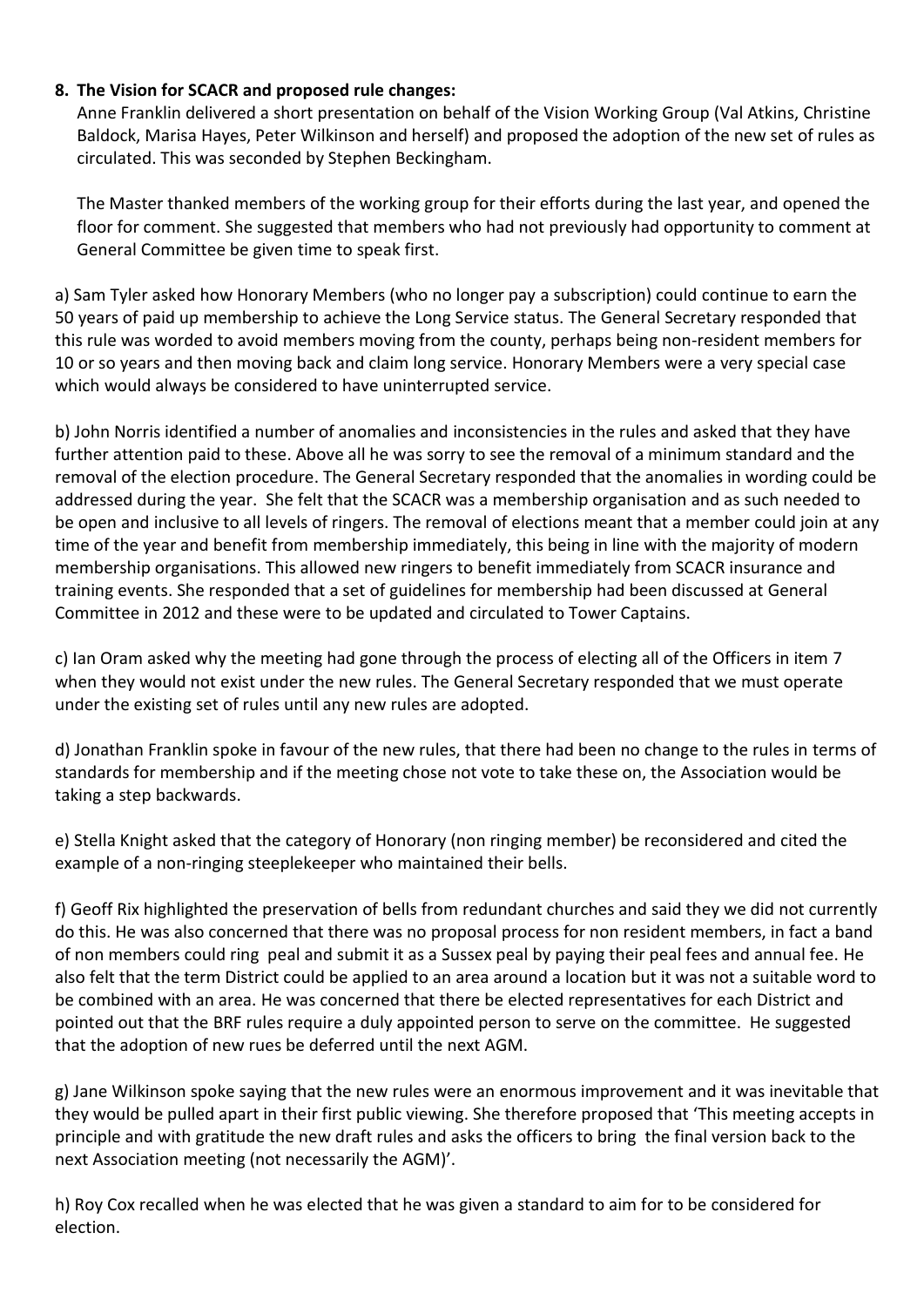i) Louise Pink remarked that the W& P Guild have a probationary category for insurance purposes followed by election as a full member.

j) Margaret Bennett remarked that she was always keen to have new ringers elected to ensure they have insurance. She was assured that learners under instruction were covered by their instructor's insurance.

k) Godfrey Fitzhugh suggested that the rules be accepted in principle, perhaps considering a probationary category for insurance.

l) Ruth Brown commented that unambiguous rules were desirable but the need for flexibility meant that the two really do not go together. She felt the proposals were excellent and a degree of ambiguity was acceptable. It was encouraging to see the changes which had already taken place and she urged the meetings to accept the new rules without delay.

m) Tony Wood asked the Officers to address the fundamental problem of the bureaucracy and elitist perceptions.

n) Nigel Gale said that he had been concerned by the working group's earlier proposals and was pleased that comments had been taken on board and a more evolutionary approach had been taken. He felt that the principles were correct, whilst the terminology may not be correct. He was concerned that there would be a loss of momentum if the meeting voted to revise next year. He suggested that any rules would not be perfect for everyone and that they were good enough to take the forward.

o) Elaine Farrow remarked that they had been presented as draft rules and would like to see them worked on for another year before being formerly adopted.

p) Pat Aylward urged the meeting to give them a try.

q) Jo Woodliffe felt that waiting for whole year was far too long.

r) Graham Hills asked that the rule regarding non-resident peal ringers was revised.

s)Moya Hills asked that a standard for membership be noted in the rules.

t) The General Secretary then read out the proposal from Jane Wilkinson (see above) which was seconded by Geoff Rix: A show of hands indicated the motion was carried and there was discussion as to when the next rules should be proposed / adopted.

u) Paul Wells proposed that the rules are approved before the next round of ADMs and this was seconded by Roy Cox and agreed by the meeting. It was very much the will of the meeting that the work get underway and the Master said that the officers would do their best.

v) Anne Franklin asked who would undertake this work as she felt that the Vision Working Group had done all it possibly could.

w) Nick Cullen agreed that the members of the working group be given a rest and a small team of 'nit pickers' for want of a better word be assembled and the meeting was in agreement. He said that it was clear that the principles of the draft rules were agreed by the meeting and the work of the group has already brought us a long way.

x) There was some query over the format of the existing Committees. Anne Franklin had already gone a long way to forming a Training and Recruitment Team - made up of volunteers who were willing to participate in this area of activity. Anne was advised that, under the current rules, the Education Committee was encouraged to co-opt these members to continue the excellent work already started.